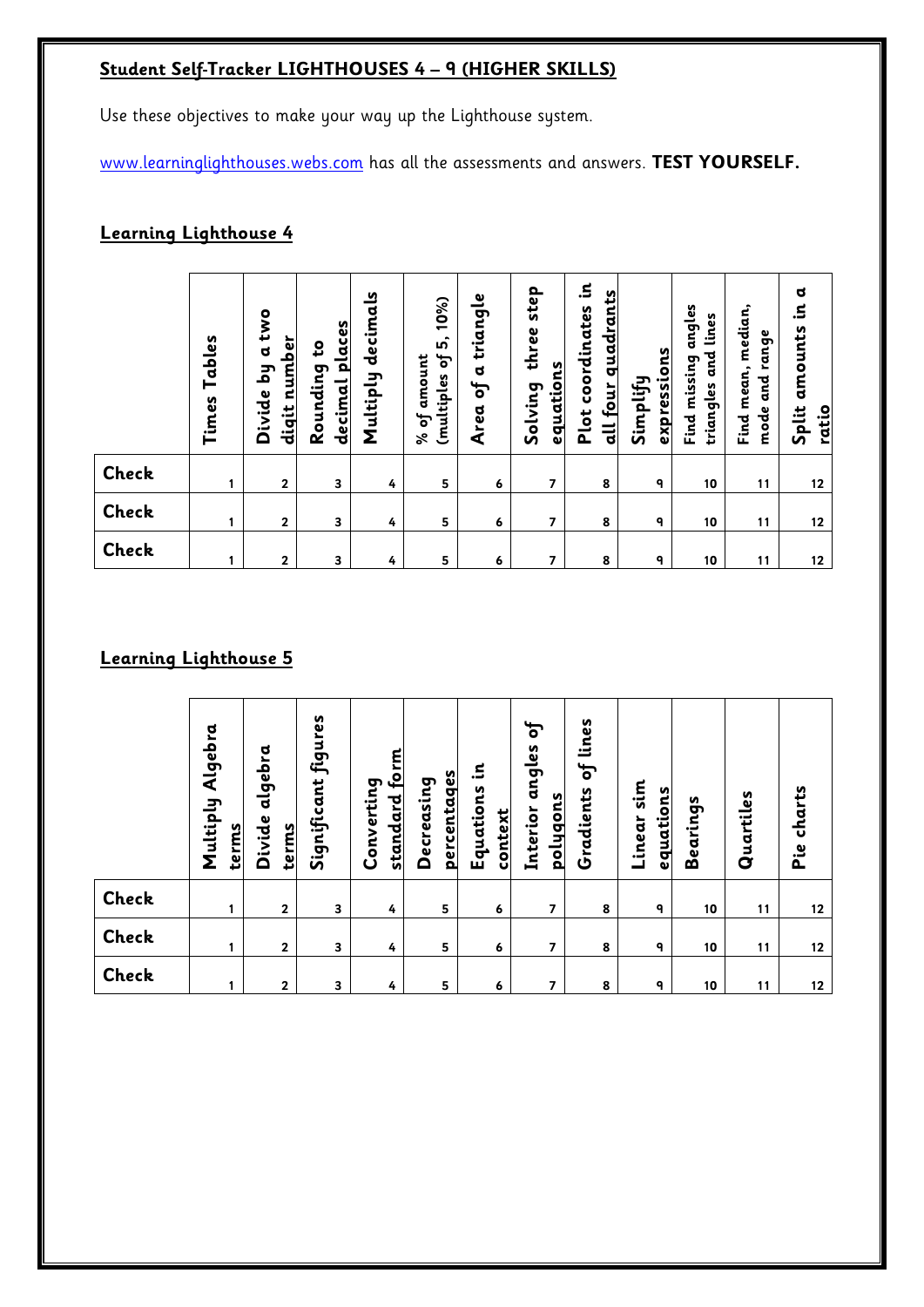# **Learning Lighthouse 6**

|                       | (negatives)<br>Multiply Algebra<br>terms | terms (indices)<br>Divide algebra | Significant figures<br><u>(decimals)</u> | (neg)<br>standard form<br>Converting | <u>original price</u><br>Percentages | Ξ.<br>Quad equations<br>context | angles<br>of polygons<br>Int & ext | U<br>$mx +$<br>$\mathbf{I}$<br>ᠴ | sin <sub>s</sub><br>More linear<br><u>equations</u> | Pythagoras'<br><b>Theorem</b> | event<br><u>probability</u><br>Multiple | quadratics<br>Factorise |
|-----------------------|------------------------------------------|-----------------------------------|------------------------------------------|--------------------------------------|--------------------------------------|---------------------------------|------------------------------------|----------------------------------|-----------------------------------------------------|-------------------------------|-----------------------------------------|-------------------------|
| <b>Check</b>          | 1                                        | $\mathbf{2}$                      | 3                                        | 4                                    | 5                                    | 6                               | 7                                  | 8                                | 9                                                   | 10                            | 11                                      | 12                      |
| <b>Check</b>          | 1                                        | $\mathbf{2}$                      | $\overline{\mathbf{3}}$                  | 4                                    | 5                                    | 6                               | 7                                  | 8                                | ٩                                                   | 10                            | 11                                      | 12                      |
| <b>Check</b>          | 1                                        | $\mathbf{2}$                      | 3                                        | 4                                    | 5                                    | 6                               | 7                                  | 8                                | 9                                                   | 10                            | 11                                      | 12                      |
|                       |                                          |                                   |                                          |                                      |                                      |                                 |                                    |                                  |                                                     |                               |                                         |                         |
| Learning Lighthouse 7 |                                          |                                   |                                          |                                      |                                      |                                 |                                    |                                  |                                                     |                               |                                         |                         |

|              | (negatives)<br>Multiply Algebra<br>terms | <u>(indices)</u><br>Divide algebra<br>terms | Bounds | divide<br>standard form<br>ತ್ತ<br>Multiply | interest<br>Compound | Ξ.<br>Quad equations<br>context | angles<br><u>of polygons</u><br>Int & ext | and<br>Midpoints<br>gradients | sim<br>linear<br><u>equations</u><br>More | Pythagoras'<br><b>Theorem</b> | event<br>probability<br>Multiple | <u>unitary quadratics</u><br>non-<br>Factorise |
|--------------|------------------------------------------|---------------------------------------------|--------|--------------------------------------------|----------------------|---------------------------------|-------------------------------------------|-------------------------------|-------------------------------------------|-------------------------------|----------------------------------|------------------------------------------------|
| <b>Check</b> |                                          | $\mathbf{2}$                                | 3      | 4                                          | 5                    | 6                               | 7                                         | 8                             | ٩                                         | 10                            | 11                               | 12                                             |
| Check        |                                          | $\mathbf{2}$                                | 3      | 4                                          | 5                    | 6                               | 7                                         | 8                             | ٩                                         | 10                            | 11                               | 12                                             |
| Check        |                                          | $\overline{2}$                              | 3      | 4                                          | 5                    | 6                               | 7                                         | 8                             | ٩                                         | 10                            | 11                               | 12                                             |